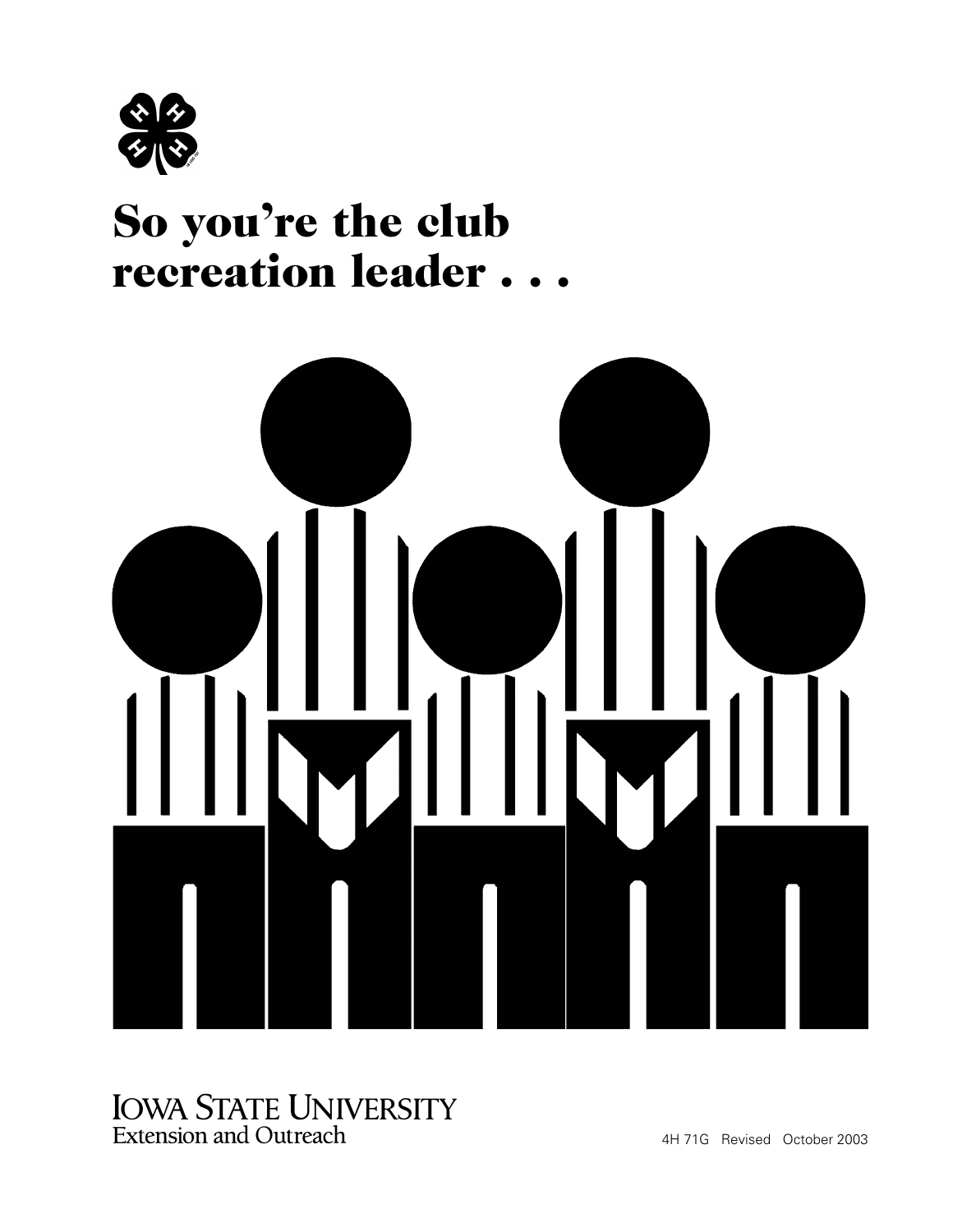V ou, and all officers of 4-H groups,<br>are representatives. You represent<br>not only the local group, but also are representatives. You represent not only the local group, but also the complete 4-H program throughout the state. Your skills and abilities, standards and ideals, grooming, speech, and even smiles represent Iowa 4-H'ers. Representing others is one of your most important responsibilities because it exists at all times—not just while you are at the 4-H meetings. Those who are not acquainted with 4-H, judge it by its officers.

#### Checklist for Recreation **Leaders**

I will make recreation a part of every 4-H meeting.

I will be enthusiastic.

I will lead games when asked.

I will help others lead as well as play.

I will work with other 4-H officers in planning the program.

I will help plan parties and events with other people in the group.

A well-qualified leader is the key to successful group recreation. Group recreation helps an organization run smoothly and helps people want to become 4-H'ers. If you are the recreation leader, you have an opportunity to serve, and to make life a little more fun for others. You will learn some new games, gain confidence, and have the satisfaction of helping others to have fun.

Recreation plays a very important part in our lives. It provides us with some rewards we may not get in other ways. Your favorite recreation activities can help others to

- 1. have fun,
- 2. gain new friends,
- 3. relax,
- 4. have a new experience, and
- 5. enjoy the opportunity to work with others in a fun activity.

# Guidelines for Recreation Leaders

- 1. Know the games you are leading. This means making plans beforehand.
- 2. Know your group (dress, ages, numbers) and prepare activities in which all can participate safely.
- 3. Find out about the place where you will be leading recreation—inside or outside, how much space, if there are chairs, etc.
- 4. Have the proper equipment ready for each activity.
- 5. Be sure to have the attention of everyone before explaining the activity.
- 6. Speak clearly and stand where everyone can see you when you are giving directions.
- 7. Demonstrate whenever needed to show others how to do the activity.
- 8. Show a positive sense of humor and enjoy yourself. (Be enthusiastic!)
- 9. Accept ideas from other people, and use if appropriate.
- 10. Try to get everyone in the group involved.
- 11. Use a definite signal for starting and stopping. Check the area for safety concerns before starting.
- 12. Stop a game before 4-H'ers feel bored; then they will want more next time.

## Resources for Recreation Leaders

Visit the 4-H Web site at [https://www.extension.iastate.edu/4h/](https://www.extension.iastate.edu/4h/volunteer) volunteer.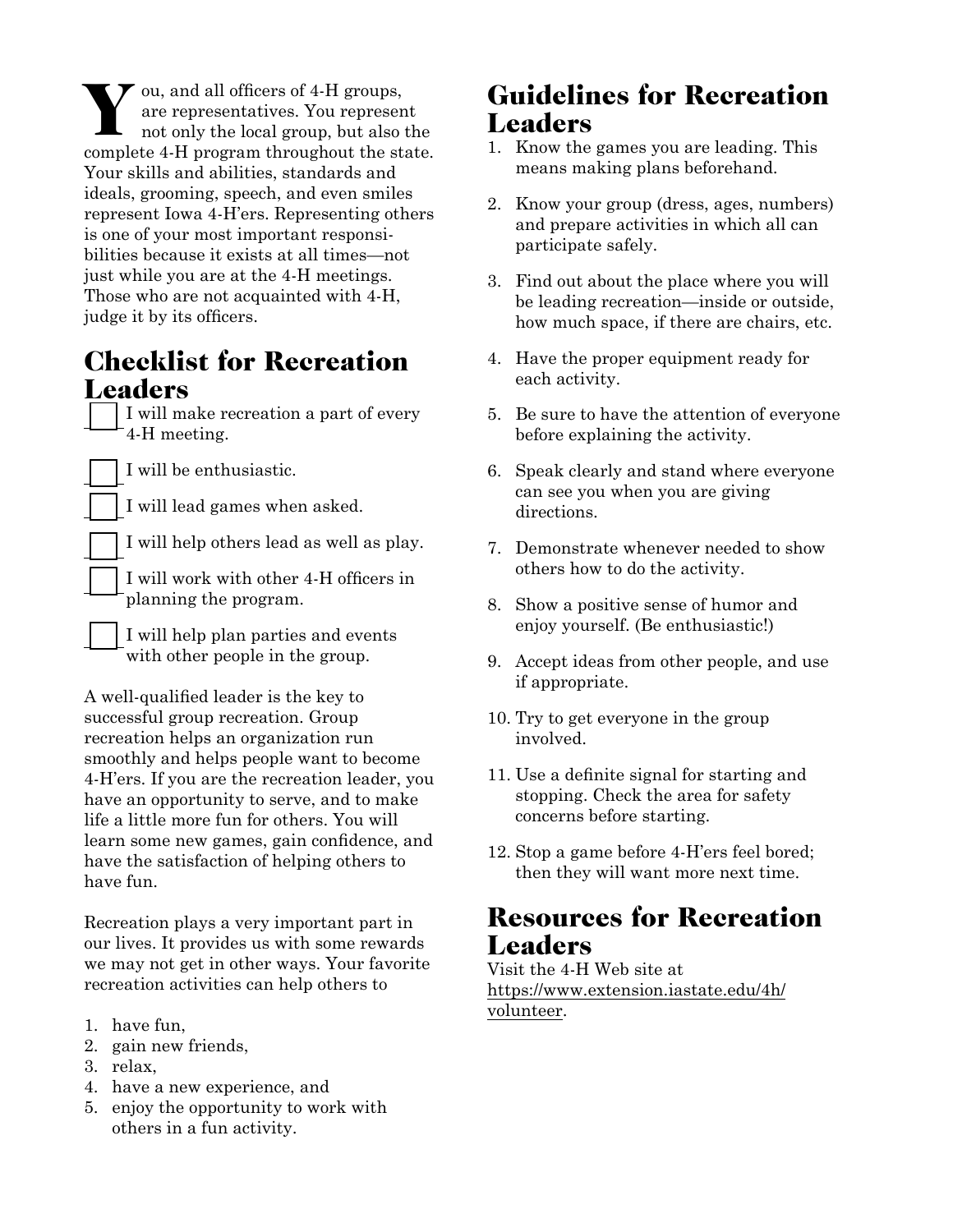# Practice for Recreation **Leaders**

You have planned a scavenger hunt for 25 items as recreation at your group's meeting. The meeting lasted longer than expected so you have only 15 minutes left for the scavenger hunt. How could you change your plans so the scavenger hunt could be finished in 15 minutes? There are 16 4-H'ers present at the meeting.

Four new people come to your first meeting of the year. What would be a good activity the group could do to make the new 4-H'ers feel at home and part of the group?

Susan Bates lives in an apartment, and the only room for recreation is the living room. Suggest a game the 12 4-H'ers in her group could play.

> There are 16 4-H'ers (mostly boys, ages 9 to 16). What types of activities would you plan for them? Do not use sports (basketball, football, etc.).

The Green Clovers 4-H group has four older 4-H'ers who always sit by each other and really don't even talk to the younger 4-H'ers. How could you as recreation leader help them to mix with the younger 4-H'ers?

Make a list of three good games that could be played at a family night. Also list the equipment needed and the formation of the

group (circle, line, etc.).